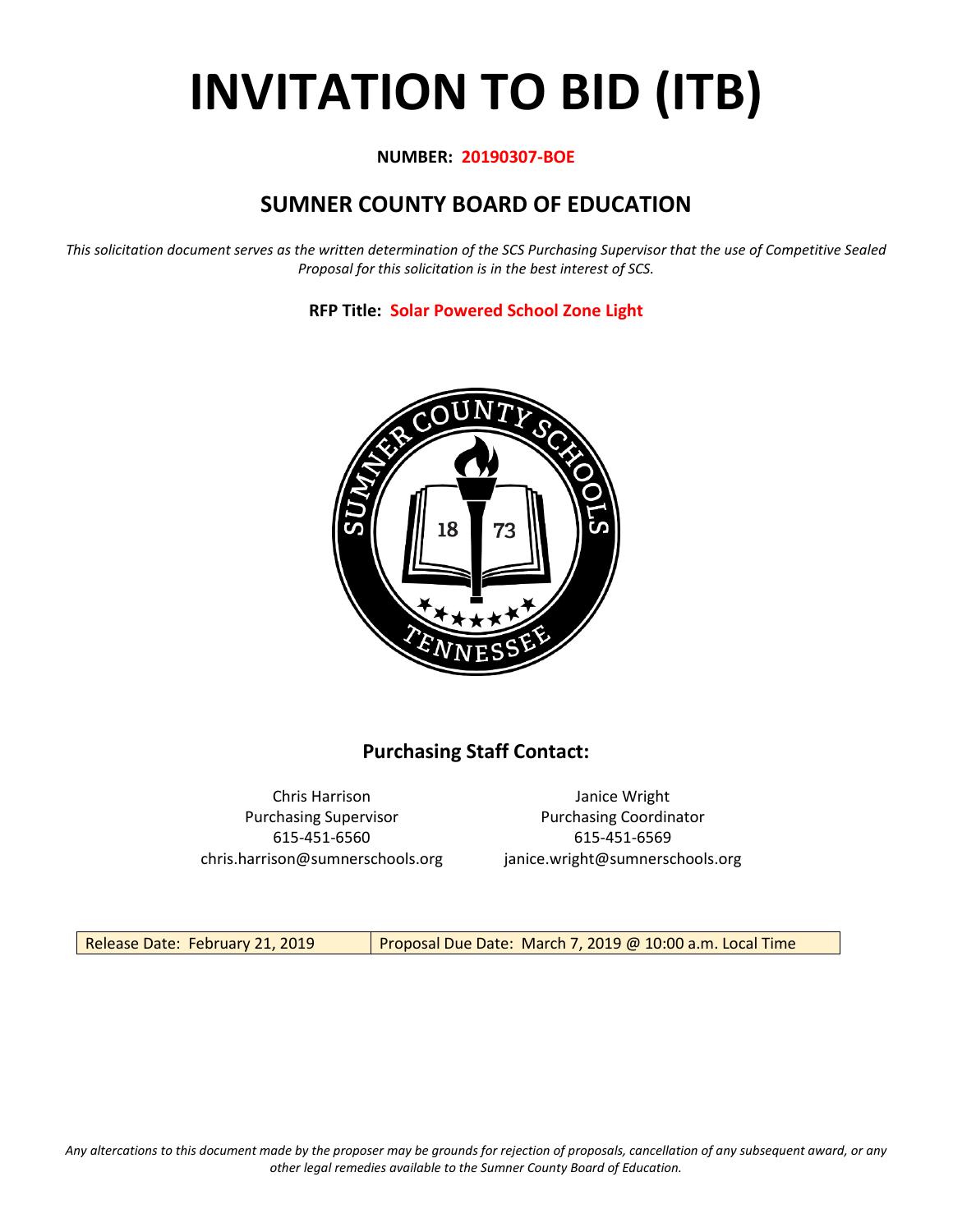# **NOTICE TO PROPOSERS**

There may be one or more amendments to this ITB. In order to receive communication for any such amendments issued specifically to this ITB, the proposer must provide the information requested below to the Sumner County Board of Education (SCS) Purchasing Department. The information may be sent by email to: Chris Harrison, Purchasing Supervisor, chris.harrison@sumnerschools.org. SCS will send amendments only to those proposers which complete and return this information in a timely manner.

| <b>ITB Number:</b>      | 20190307-BOE Solar Powered School Zone Light |  |  |
|-------------------------|----------------------------------------------|--|--|
| Company Name:           |                                              |  |  |
| <b>Mailing Address:</b> |                                              |  |  |
|                         |                                              |  |  |
|                         |                                              |  |  |
| <b>Phone Number:</b>    |                                              |  |  |
| <b>Contact Person:</b>  |                                              |  |  |
| Email Address:          |                                              |  |  |
|                         |                                              |  |  |
|                         |                                              |  |  |
| <b>Printed Name:</b>    |                                              |  |  |
| Date:                   |                                              |  |  |

Emailed amendments will be sent in a Microsoft Word (Office for Windows) or Portable Document Format (pdf) format. Any alterations to the document made by the proposer may be grounds for rejection of proposal, cancellation of any subsequent award or any other legal remedies available to SCS.

Amendments will also be posted on the SCS website **https://sumnerschools.org/index.php/current-bids-and-rfps** and attached to the solicitation listing as a PDF or WORD file. Check the particular solicitation on the Current Bids and RFPs webpage for any posted amendments.

By completing and returning this form, the Proposer has expressed its intent to provide a proposal for **20190307-BOE Solar Powered School Zone Light.**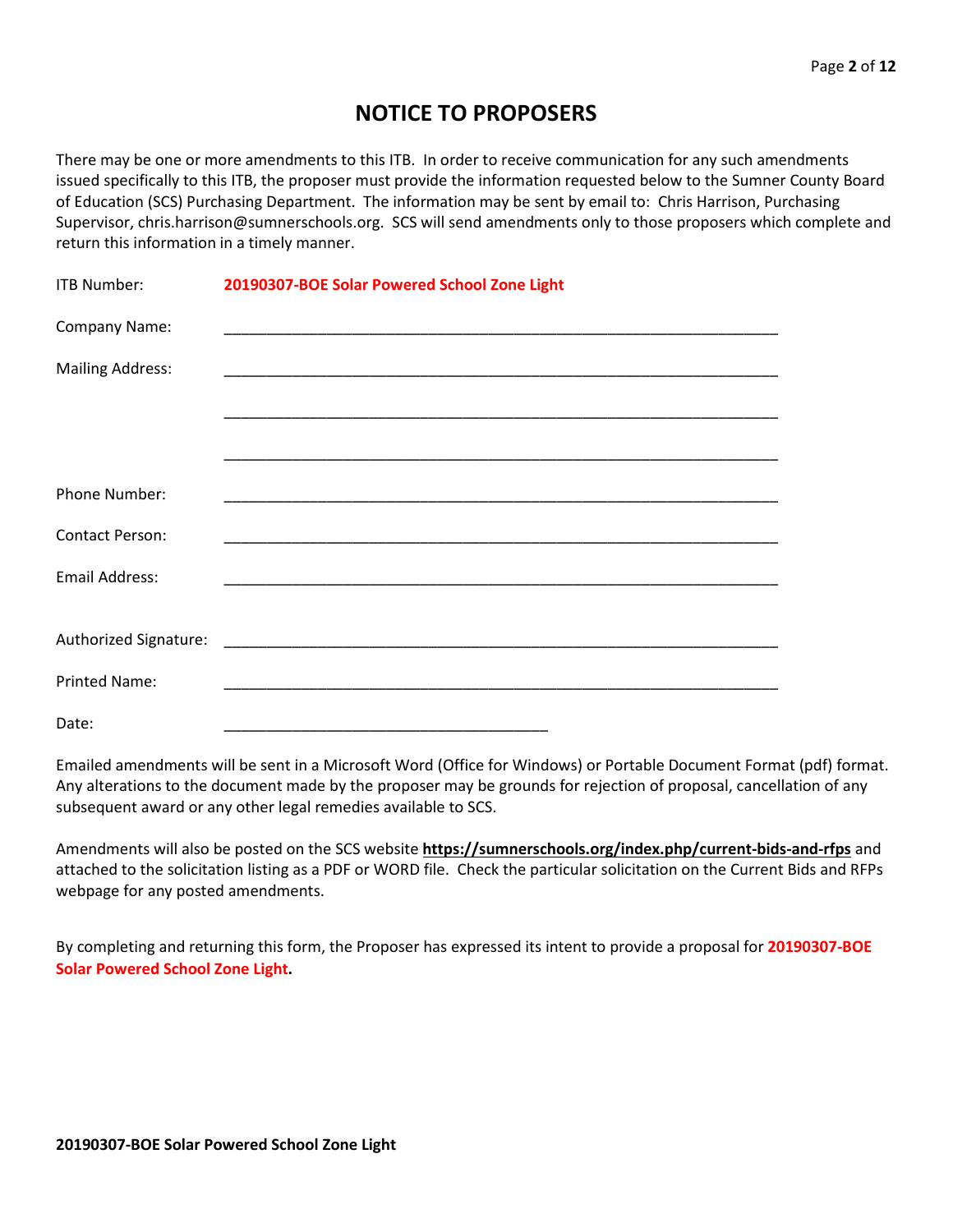# **TABLE OF CONTENTS**

- I. Specification
- II. Source Selection and Contract Award
- III. Schedule of Events
- IV. Delivery of Proposals
- V. Protests
- VI. New Vendors

# VII. Attachments

- A. Bid Form/Certification
- B. IRS Form W9
- C. Attestation Re Personnel
- D. Standard Terms and Conditions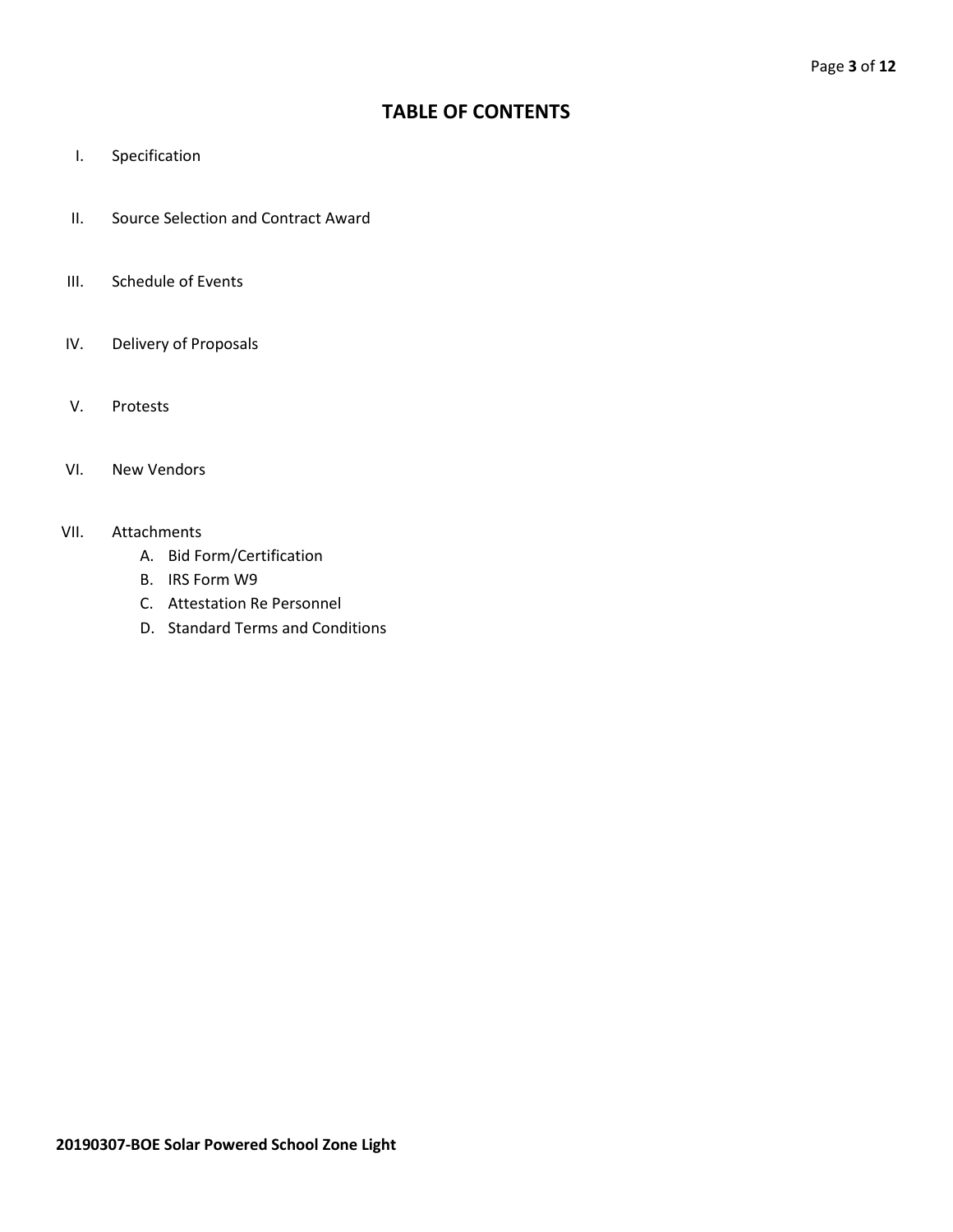## I. Specification

SCS is soliciting for a qualified vendor to provide all the components for a solar-powered school zone light. Final assembly and installation are to be completed by SCS. The unit must consist of the following components:



#### **1. Solar Panel**

- 50W (minimum)
- Includes post top mounting hardware for 4.5" OD pole

#### **2. Signal**

- LED
	- o 12" Yellow Ball
	- o Hi-flux
	- o 12VDC, 5W
	- o Tinted Lens
- Housing
	- o 12" Polycarbonate
	- o 1-section w/ Visor
	- o Yellow
	- o Includes closure kit, Yellow
	- o Includes mounting hardware for 4.5" OD pole

#### **3. Sign**

- 36" x 60"
- Fluorescent, yellow-green upper background
- "SPEED LIMIT 20 WHEN FLASHING"
- Includes mounting bracket for 4.5" OD pole (Set of two)

#### **4. Cabinet**

- Contains all control hardware (Flasher, Time Clock, Solar Panel) plus one (1) 55Ah (minimum) battery
- Water-tight enclosure, NEMA rated
- Flasher: PDC model SSF-86-3 (or equivalent)
- Time Clock: Eltec NTC17E; AC or DC (no substitution)

#### **5. Pole**

- 4.5" OD x 15' length
- Schedule 40, Aluminum Pole
- **6. Pole Collar**
- **7. Pedestal Base**
	- Aluminum
	- **Square**
	- Includes aluminum door

#### **8. Anchor Bolts**

- Set of four (4)
	- Includes 1 washer and 1 nut each

- ❖ Must include all wiring.
- Any missing components, necessary to assemble a fully functional unit, must be included with the proposal.
- $\cdot \cdot$  The proposer must include a detailed list of components with the proposal, including item numbers.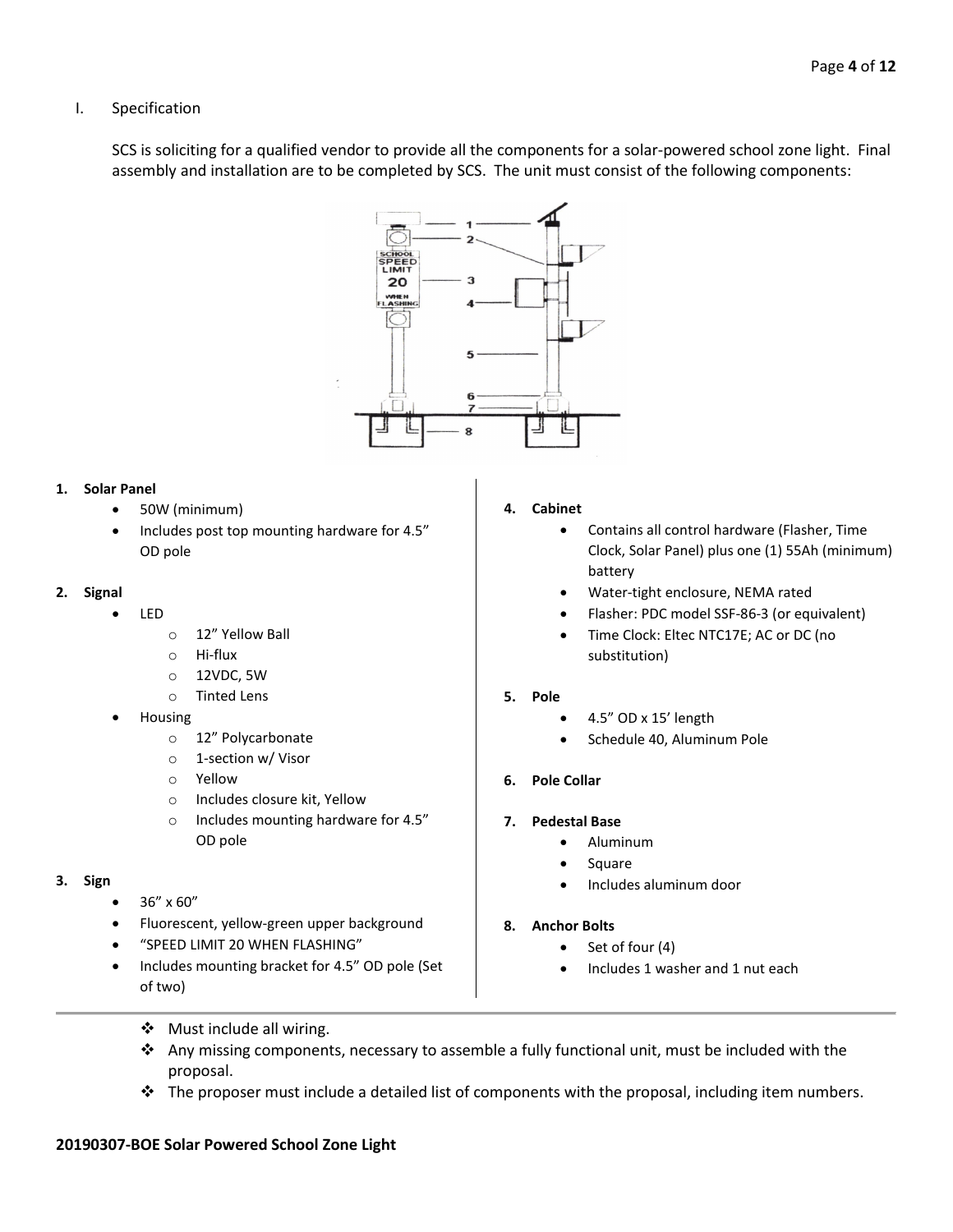- II. Source Selection and Contract Award
	- Award, if made, will be made to the proposer submitting the lowest cost proposal and whom is also determined to be Responsive.
		- o General Criteria to be determined "Responsive"
			- Does the proposal include all required information?
			- Does the proposal include completed attachment forms?
			- Was the proposal delivered on or before the stated deadline?
	- SCS reserves the right to reject any proposal that takes exception to the specifications unless prior approval is requested and granted by SCS.
	- SCS considers quality as important as price. SCS reserves the right to reject any proposal that has proposed goods or services that are deemed inferior or substandard. SCS shall consider such factors as industry standards and its' own experience with the manufacturer/brand to determine quality. SCS's determination of quality is final.
	- Upon agreement by both parties, SCS shall grant the right to extend the terms, conditions and prices of contract(s) awarded from this ITB to other Institutions (such as State, Local and/or Public Agencies) who express an interest in participating in any contract that results from this ITB. Each of the "piggyback" Institutions will issue their own purchasing documents for purchase of the goods/services. Proposer agrees that SCS shall bear no responsibility or liability for any agreements between Proposer and the other Institution(s) who desire to exercise this option.
- III. Schedule of Events

| <b>RFP Issued</b>              | <b>February 21, 2018</b>              |
|--------------------------------|---------------------------------------|
| <b>Questions DEADLINE</b>      | <b>February 28, 2018</b>              |
| <b>RFP Submission DEADLINE</b> | March 7, 2018 @ 10:00 a.m. Local Time |

## IV. Delivery of Proposals

Sealed proposals will be accepted until **March 7, 2019 @ 10:00 a.m. Local Time**. Proposals received after that time will be deemed invalid. Vendors mailing proposal packages must allow sufficient time to ensure receipt of their package by the time specified. SCS shall not accept proposals via electronic transmission such as email, fax, etc. There will be no exceptions. Proposals will be opened and read aloud. The reading of the bids will begin at **10:00 a.m. Local Time**.

Due to the nature of deliveries to the SCS Support Services Facility by carriers such as UPS, FedEx and such like; the proposal package will be accepted if the date and time on the delivery confirmation are indicated to be on or before the Proposal Deadline.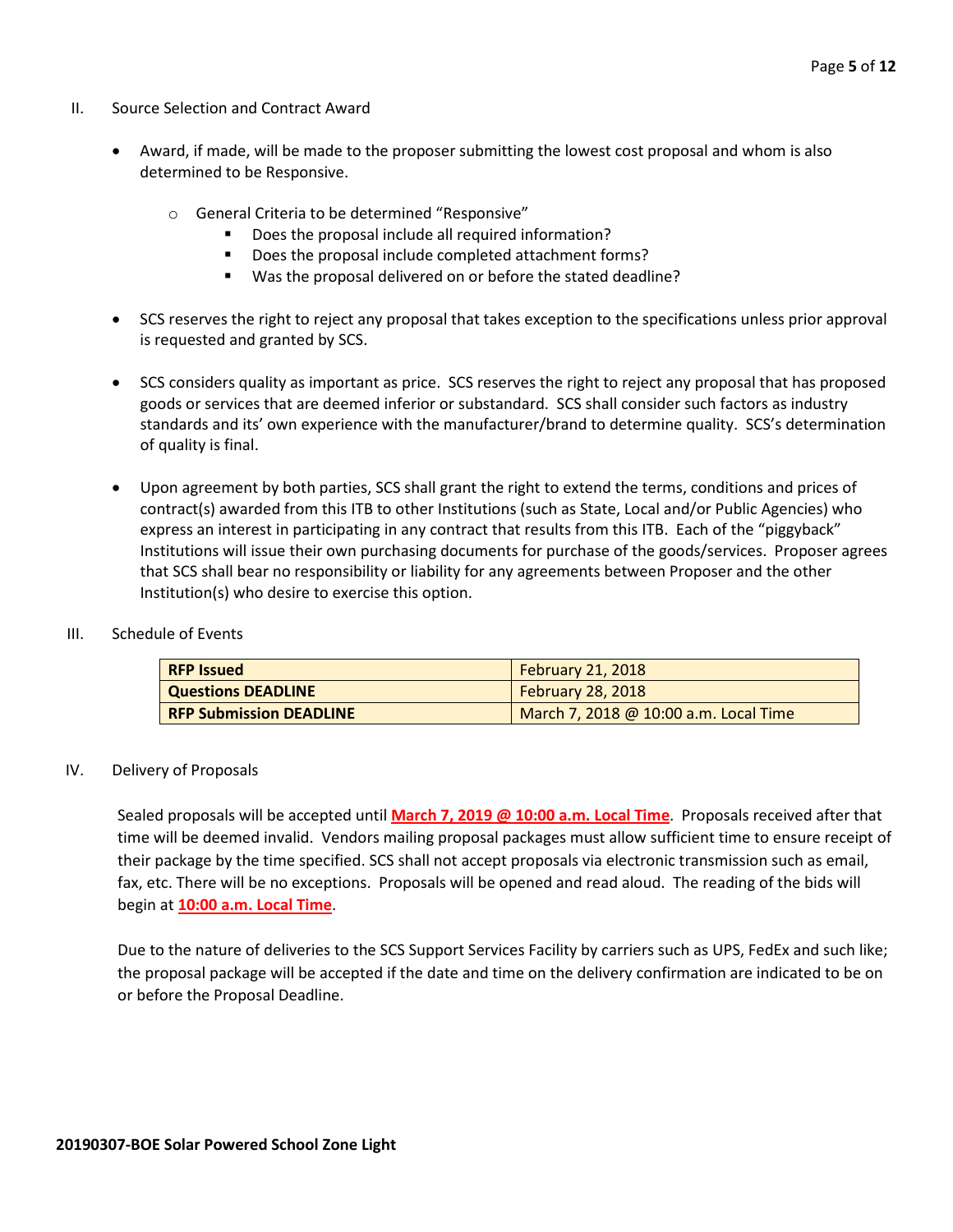Delivery Address: Sumner County Board of Education Attn: Purchasing Supervisor 1500 Airport Road Gallatin, TN 37066

The package containing the proposal must be sealed and clearly marked on the outside of the package: **"20190307-BOE Solar Powered School Zone Light" DO NOT OPEN**

## V. Protests

In the event that any interested party finds any part of the listed specifications, terms or conditions to be discrepant, incomplete or otherwise questionable in any respect; it shall be the responsibility of the concerned party to notify the SCS Purchasing Office of such matters immediately upon receipt of the ITB. All notifications must be sent to the Purchasing Supervisor via email at [purchasing@sumnerschools.org.](mailto:purchasing@sumnerschools.org)

Any actual or prospective Proposer who is aggrieved in connection with the ITB or award of a contract may protest to the Purchasing Supervisor and/or the Sumner County Board of Education at its regularly scheduled meeting.

## VI. New Vendors

- To comply with Internal Revenue Service requirements, all vendors who perform any type of service are required to have a current IRS Form W-9 on file with the SCS Finance Department. It is a mandatory requirement to complete the IRS Form W-9 (Attachment 1) included in this RFP.
- To comply with the Tennessee Lawful Employment Act (50-1-702 and 50-1-703), non-employees (individuals paid directly by the employer in exchange for the individual's labor or services) must have on file one (1) of the following documents:
	- o A valid Tennessee driver's license or photo identification;
	- $\circ$  A valid driver's license or photo identification from another state where the license requirements are at least as strict as those in Tennessee;
	- o A birth certificate issued by a U.S. state, jurisdiction or territory;
	- o A U.S. government issued certified birth certificate;
	- o A valid, unexpired U.S. passport;
	- o A U.S. certificate of birth abroad (DS-1350 or FS-545)
	- o A report of birth abroad of a U.S. citizen (FS-240);
	- o A certificate of citizenship (N560 or N561);
	- o A certificate of naturalization (N550, N570 or N578);
	- o A U.S citizen identification card (I-197 or I-179); or
	- o Valid alien registration documentation or other proof of current immigration registration recognized by the United States Department of Homeland Security that contains the individual's complete legal name and current alien admission number or alien file number (or numbers if the individual has more than one number).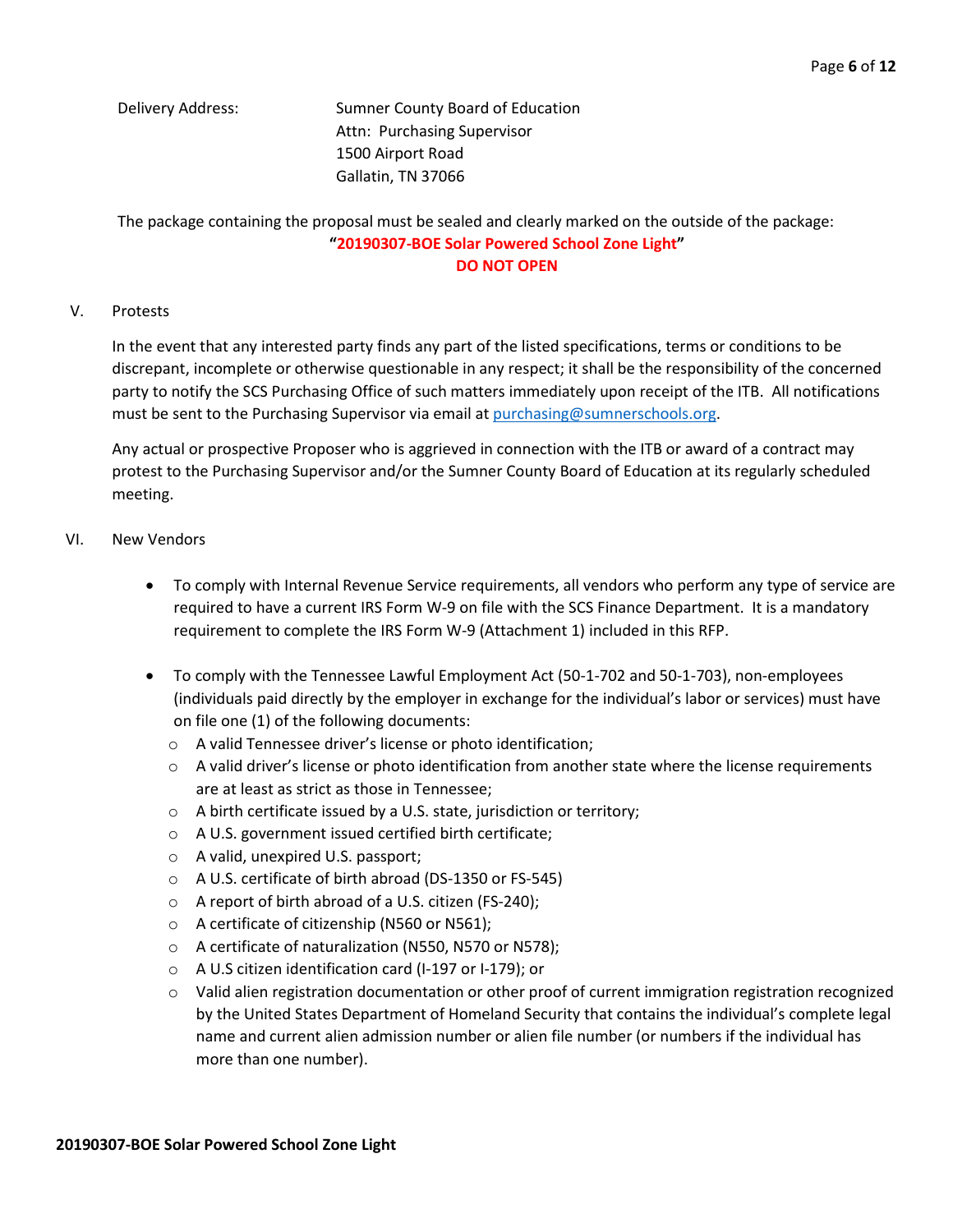# **Attachment A Bid Form**



Attn: Purchasing Supervisor 1500 Airport Road Gallatin, TN 37066

 $Date_$ 

| <b>Description</b>                     | Quantity | Cost per Unit | <b>Extended Cost</b> |
|----------------------------------------|----------|---------------|----------------------|
| <b>Solar Powered School Zone Light</b> |          |               |                      |

\*Proposer must include a detailed list of all components, including item numbers.

By checking this box, Proposer agrees that SCS reserves the right to extend the terms, conditions and prices of this contract to other Institutions (such as State, Local and/or Public Agencies) who express an interest in participating in any contract that results from this ITB. Each of the piggyback Institutions will issue their own purchasing documents for the goods/service. Proposer agrees that SCS shall bear no responsibility or liability for any agreements between Proposer and the other Institution(s) who desire to exercise this option.

| Authorized Signature |          |  |  |  |  |
|----------------------|----------|--|--|--|--|
| <b>Printed Name</b>  | Title    |  |  |  |  |
| Vendor Legal Name    |          |  |  |  |  |
| Address              |          |  |  |  |  |
|                      |          |  |  |  |  |
| Phone<br>(Office)    | (Mobile) |  |  |  |  |
| Email                |          |  |  |  |  |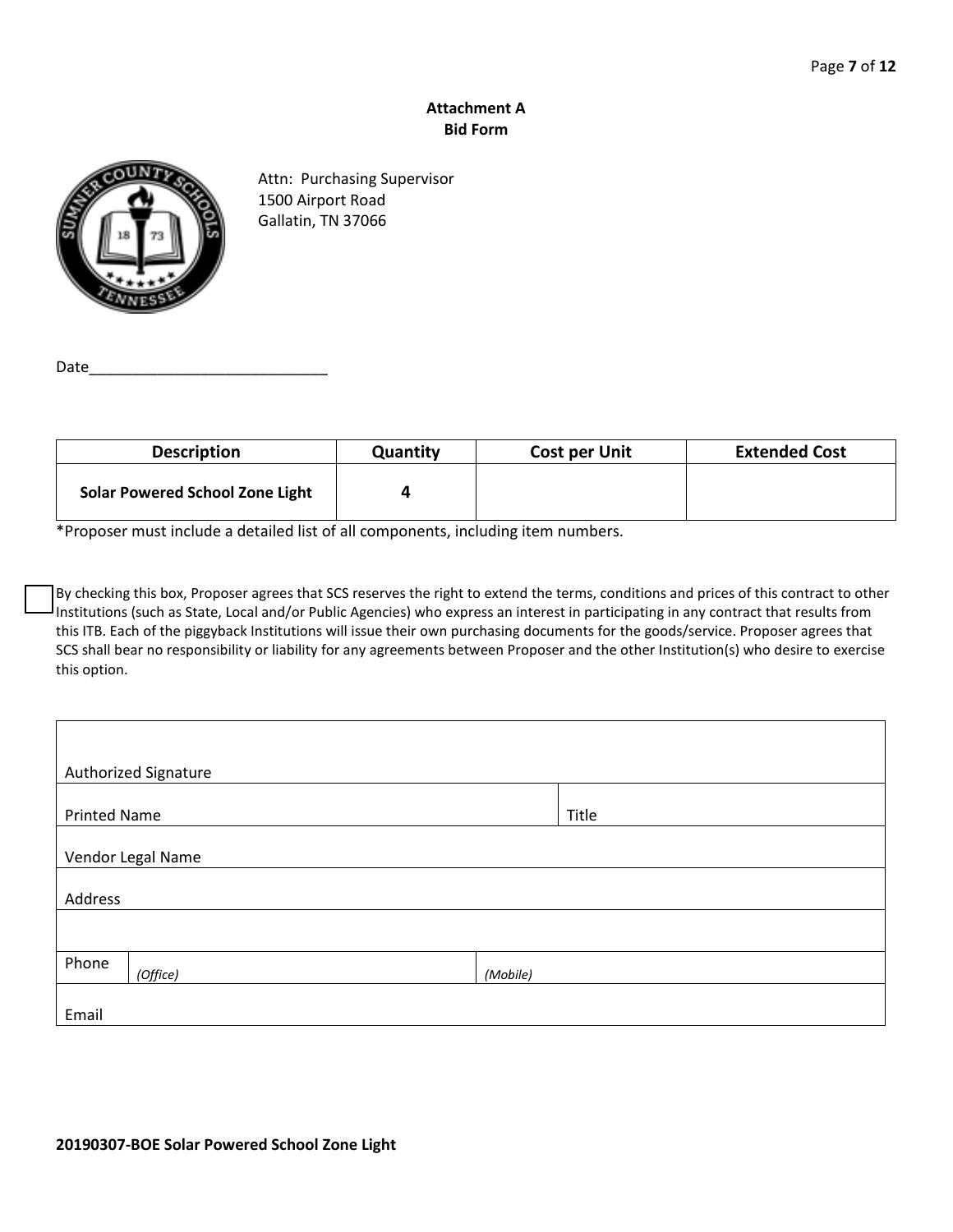# **Attachment B IRS Form W9**

|                                                                                                                                                                                                                                                                                                                                                                                                                                                                                                                                                                                                                                                                                                                                                                                                                                                                                                       | (Rev. December 2014)<br>Department of the Treasury<br>Internal Revenue Service                                                       |                                                                                                                                                                                                                                                                                                                                                                                                                                                                                                                                                                                                                                                                                                                                                                                                      | <b>Request for Taxpayer</b><br><b>Identification Number and Certification</b>                                   |                                         |  |  |  |                                                                                                                                                                                                                              | Give Form to the<br>requester. Do not<br>send to the IRS. |  |  |  |
|-------------------------------------------------------------------------------------------------------------------------------------------------------------------------------------------------------------------------------------------------------------------------------------------------------------------------------------------------------------------------------------------------------------------------------------------------------------------------------------------------------------------------------------------------------------------------------------------------------------------------------------------------------------------------------------------------------------------------------------------------------------------------------------------------------------------------------------------------------------------------------------------------------|--------------------------------------------------------------------------------------------------------------------------------------|------------------------------------------------------------------------------------------------------------------------------------------------------------------------------------------------------------------------------------------------------------------------------------------------------------------------------------------------------------------------------------------------------------------------------------------------------------------------------------------------------------------------------------------------------------------------------------------------------------------------------------------------------------------------------------------------------------------------------------------------------------------------------------------------------|-----------------------------------------------------------------------------------------------------------------|-----------------------------------------|--|--|--|------------------------------------------------------------------------------------------------------------------------------------------------------------------------------------------------------------------------------|-----------------------------------------------------------|--|--|--|
| N<br>page                                                                                                                                                                                                                                                                                                                                                                                                                                                                                                                                                                                                                                                                                                                                                                                                                                                                                             |                                                                                                                                      | 1 Name (as shown on your income tax return). Name is required on this line; do not leave this line blank.<br>2 Business name/disregarded entity name, if different from above                                                                                                                                                                                                                                                                                                                                                                                                                                                                                                                                                                                                                        |                                                                                                                 |                                         |  |  |  |                                                                                                                                                                                                                              |                                                           |  |  |  |
| Specific Instructions on<br>Print or type                                                                                                                                                                                                                                                                                                                                                                                                                                                                                                                                                                                                                                                                                                                                                                                                                                                             | Individual/sole proprietor or<br>single-member LLC<br>the tax classification of the single-member owner.<br>Other (see instructions) | 3 Check appropriate box for federal tax classification; check only one of the following seven boxes:<br>S Corporation Partnership<br>Trust/estate<br>Limited liability company. Enter the tax classification (C=C corporation, S=S corporation, P=partnership) ▶<br>Note. For a single-member LLC that is disregarded, do not check LLC; check the appropriate box in the line above for<br>code (if any)                                                                                                                                                                                                                                                                                                                                                                                            |                                                                                                                 |                                         |  |  |  | 4 Exemptions (codes apply only to<br>certain entities, not individuals; see<br>instructions on page 3):<br>Exempt payee code (if any)<br>Exemption from FATCA reporting<br>(Applies to accounts maintained outside the U.S.) |                                                           |  |  |  |
| See                                                                                                                                                                                                                                                                                                                                                                                                                                                                                                                                                                                                                                                                                                                                                                                                                                                                                                   | 6 City, state, and ZIP code                                                                                                          | 5 Address (number, street, and apt. or suite no.)<br>7 List account number(s) here (optional)                                                                                                                                                                                                                                                                                                                                                                                                                                                                                                                                                                                                                                                                                                        |                                                                                                                 | Requester's name and address (optional) |  |  |  |                                                                                                                                                                                                                              |                                                           |  |  |  |
|                                                                                                                                                                                                                                                                                                                                                                                                                                                                                                                                                                                                                                                                                                                                                                                                                                                                                                       |                                                                                                                                      |                                                                                                                                                                                                                                                                                                                                                                                                                                                                                                                                                                                                                                                                                                                                                                                                      |                                                                                                                 |                                         |  |  |  |                                                                                                                                                                                                                              |                                                           |  |  |  |
| Part I<br><b>Taxpayer Identification Number (TIN)</b><br>Social security number<br>Enter your TIN in the appropriate box. The TIN provided must match the name given on line 1 to avoid<br>backup withholding. For individuals, this is generally your social security number (SSN). However, for a<br>resident alien, sole proprietor, or disregarded entity, see the Part I instructions on page 3. For other<br>entities, it is your employer identification number (EIN). If you do not have a number, see How to get a<br>TIN on page 3.<br>or<br><b>Employer identification number</b><br>Note. If the account is in more than one name, see the instructions for line 1 and the chart on page 4 for<br>guidelines on whose number to enter.                                                                                                                                                    |                                                                                                                                      |                                                                                                                                                                                                                                                                                                                                                                                                                                                                                                                                                                                                                                                                                                                                                                                                      |                                                                                                                 |                                         |  |  |  |                                                                                                                                                                                                                              |                                                           |  |  |  |
|                                                                                                                                                                                                                                                                                                                                                                                                                                                                                                                                                                                                                                                                                                                                                                                                                                                                                                       | Certification<br>Part II                                                                                                             |                                                                                                                                                                                                                                                                                                                                                                                                                                                                                                                                                                                                                                                                                                                                                                                                      |                                                                                                                 |                                         |  |  |  |                                                                                                                                                                                                                              |                                                           |  |  |  |
|                                                                                                                                                                                                                                                                                                                                                                                                                                                                                                                                                                                                                                                                                                                                                                                                                                                                                                       | Under penalties of perjury, I certify that:                                                                                          |                                                                                                                                                                                                                                                                                                                                                                                                                                                                                                                                                                                                                                                                                                                                                                                                      |                                                                                                                 |                                         |  |  |  |                                                                                                                                                                                                                              |                                                           |  |  |  |
|                                                                                                                                                                                                                                                                                                                                                                                                                                                                                                                                                                                                                                                                                                                                                                                                                                                                                                       |                                                                                                                                      | 1. The number shown on this form is my correct taxpayer identification number (or I am waiting for a number to be issued to me); and<br>2. I am not subject to backup withholding because: (a) I am exempt from backup withholding, or (b) I have not been notified by the Internal Revenue<br>Service (IRS) that I am subject to backup withholding as a result of a failure to report all interest or dividends, or (c) the IRS has notified me that I am<br>no longer subject to backup withholding; and                                                                                                                                                                                                                                                                                          |                                                                                                                 |                                         |  |  |  |                                                                                                                                                                                                                              |                                                           |  |  |  |
|                                                                                                                                                                                                                                                                                                                                                                                                                                                                                                                                                                                                                                                                                                                                                                                                                                                                                                       |                                                                                                                                      | 3. I am a U.S. citizen or other U.S. person (defined below); and                                                                                                                                                                                                                                                                                                                                                                                                                                                                                                                                                                                                                                                                                                                                     |                                                                                                                 |                                         |  |  |  |                                                                                                                                                                                                                              |                                                           |  |  |  |
| 4. The FATCA code(s) entered on this form (if any) indicating that I am exempt from FATCA reporting is correct.<br>Certification instructions. You must cross out item 2 above if you have been notified by the IRS that you are currently subject to backup withholding<br>because you have failed to report all interest and dividends on your tax return. For real estate transactions, item 2 does not apply. For mortgage<br>interest paid, acquisition or abandonment of secured property, cancellation of debt, contributions to an individual retirement arrangement (IRA), and<br>generally, payments other than interest and dividends, you are not required to sign the certification, but you must provide your correct TIN. See the<br>instructions on page 3.                                                                                                                           |                                                                                                                                      |                                                                                                                                                                                                                                                                                                                                                                                                                                                                                                                                                                                                                                                                                                                                                                                                      |                                                                                                                 |                                         |  |  |  |                                                                                                                                                                                                                              |                                                           |  |  |  |
| Sign<br>Here                                                                                                                                                                                                                                                                                                                                                                                                                                                                                                                                                                                                                                                                                                                                                                                                                                                                                          | Signature of<br>U.S. person $\blacktriangleright$                                                                                    |                                                                                                                                                                                                                                                                                                                                                                                                                                                                                                                                                                                                                                                                                                                                                                                                      |                                                                                                                 | Date P                                  |  |  |  |                                                                                                                                                                                                                              |                                                           |  |  |  |
| <b>General Instructions</b><br>Section references are to the Internal Revenue Code unless otherwise noted.<br>Future developments. Information about developments affecting Form W-9 (such                                                                                                                                                                                                                                                                                                                                                                                                                                                                                                                                                                                                                                                                                                            |                                                                                                                                      | ● Form 1098 (home mortgage interest), 1098-E (student Ioan interest), 1098-T<br>(tuition)<br>· Form 1099-C (canceled debt)<br>· Form 1099-A (acquisition or abandonment of secured property)                                                                                                                                                                                                                                                                                                                                                                                                                                                                                                                                                                                                         |                                                                                                                 |                                         |  |  |  |                                                                                                                                                                                                                              |                                                           |  |  |  |
|                                                                                                                                                                                                                                                                                                                                                                                                                                                                                                                                                                                                                                                                                                                                                                                                                                                                                                       |                                                                                                                                      | as legislation enacted after we release it) is at www.irs.gov/fw9.                                                                                                                                                                                                                                                                                                                                                                                                                                                                                                                                                                                                                                                                                                                                   | Use Form W-9 only if you are a U.S. person (including a resident alien), to<br>provide your correct TIN.        |                                         |  |  |  |                                                                                                                                                                                                                              |                                                           |  |  |  |
| <b>Purpose of Form</b><br>An individual or entity (Form W-9 requester) who is required to file an information<br>return with the IRS must obtain your correct taxpayer identification number (TIN)<br>which may be your social security number (SSN), individual taxpayer identification<br>number (ITIN), adoption taxpayer identification number (ATIN), or employer<br>identification number (EIN), to report on an information return the amount paid to<br>you, or other amount reportable on an information return. Examples of information<br>returns include, but are not limited to, the following:<br>· Form 1099-INT (interest earned or paid)<br>. Form 1099-DIV (dividends, including those from stocks or mutual funds)<br>. Form 1099-MISC (various types of income, prizes, awards, or gross proceeds)<br>. Form 1099-B (stock or mutual fund sales and certain other transactions by |                                                                                                                                      | If you do not return Form W-9 to the requester with a TIN, you might be subject<br>to backup withholding. See What is backup withholding? on page 2.<br>By signing the filled-out form, you:<br>1. Certify that the TIN you are giving is correct (or you are waiting for a number<br>to be issued).<br>2. Certify that you are not subject to backup withholding, or<br>3. Claim exemption from backup withholding if you are a U.S. exempt payee. If<br>applicable, you are also certifying that as a U.S. person, your allocable share of<br>any partnership income from a U.S. trade or business is not subject to the<br>withholding tax on foreign partners' share of effectively connected income, and<br>4. Certify that FATCA code(s) entered on this form (if any) indicating that you are |                                                                                                                 |                                         |  |  |  |                                                                                                                                                                                                                              |                                                           |  |  |  |
| brokers)                                                                                                                                                                                                                                                                                                                                                                                                                                                                                                                                                                                                                                                                                                                                                                                                                                                                                              |                                                                                                                                      | . Form 1099-S (proceeds from real estate transactions)<br>. Form 1099-K (merchant card and third party network transactions)                                                                                                                                                                                                                                                                                                                                                                                                                                                                                                                                                                                                                                                                         | exempt from the FATCA reporting, is correct. See What is FATCA reporting? on<br>page 2 for further information. |                                         |  |  |  |                                                                                                                                                                                                                              |                                                           |  |  |  |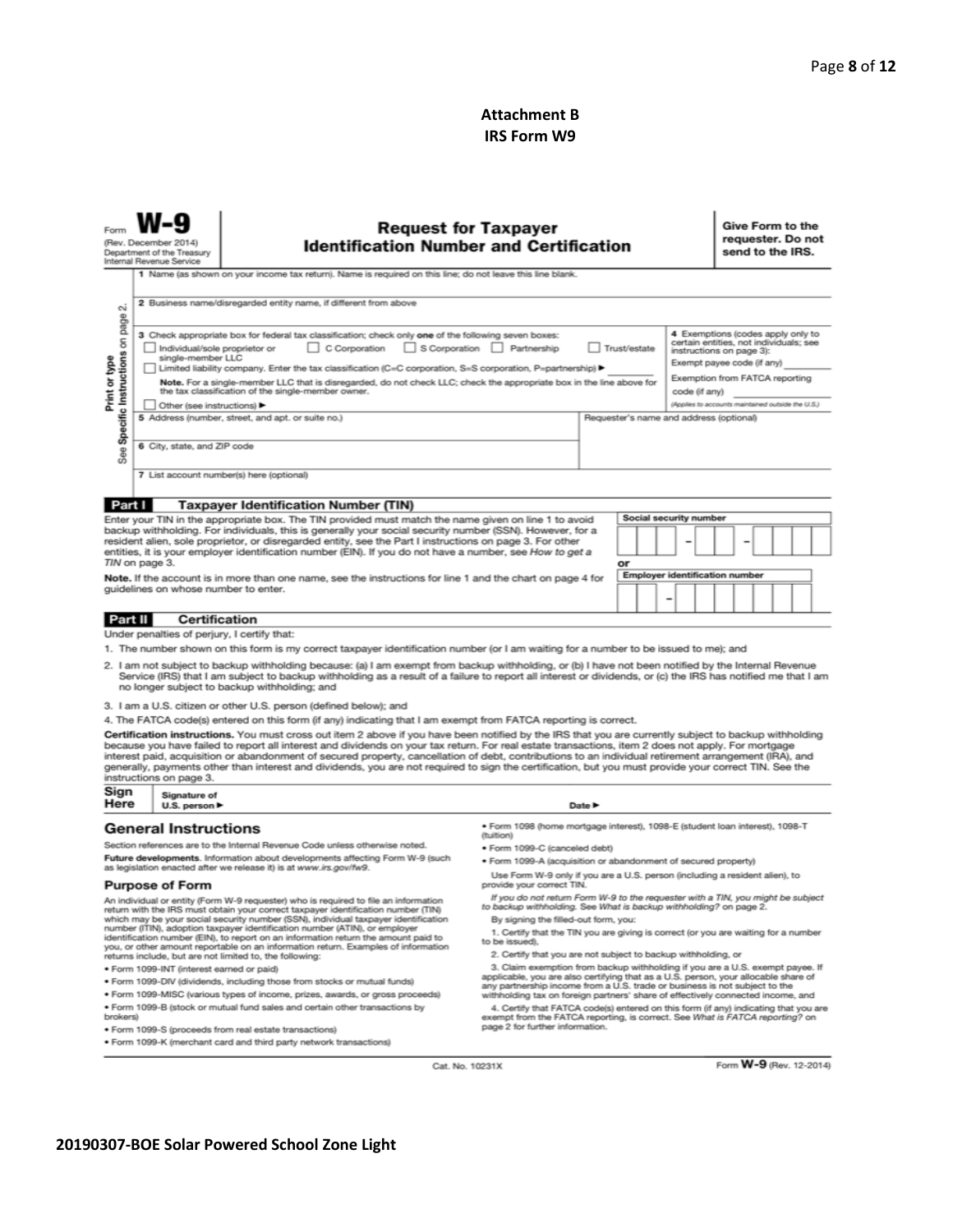# **ATTACHMENT C Attestation Re Personnel**

# **ATTESTATION RE PERSONNEL USED IN CONTRACT PERFORMANCE**

| l CONTRACTOR LEGAL ENTITY NAME:                                        |  |
|------------------------------------------------------------------------|--|
| FEDERAL EMPLOYER IDENTIFICATION NUMBER:<br>(or Social Security Number) |  |

**The Contractor, identified above, does hereby attest, certify, warrant and assure that the Contractor shall not knowingly utilize the services of an illegal immigrant in the performance of this Contract and shall not knowingly utilize the services of any subcontractor who will utilize the services of an illegal immigrant in the performance of this Contract.**

SIGNATURE & DATE:

*NOTICE: This attestation MUST be signed by an individual empowered to contractually bind the Contractor.*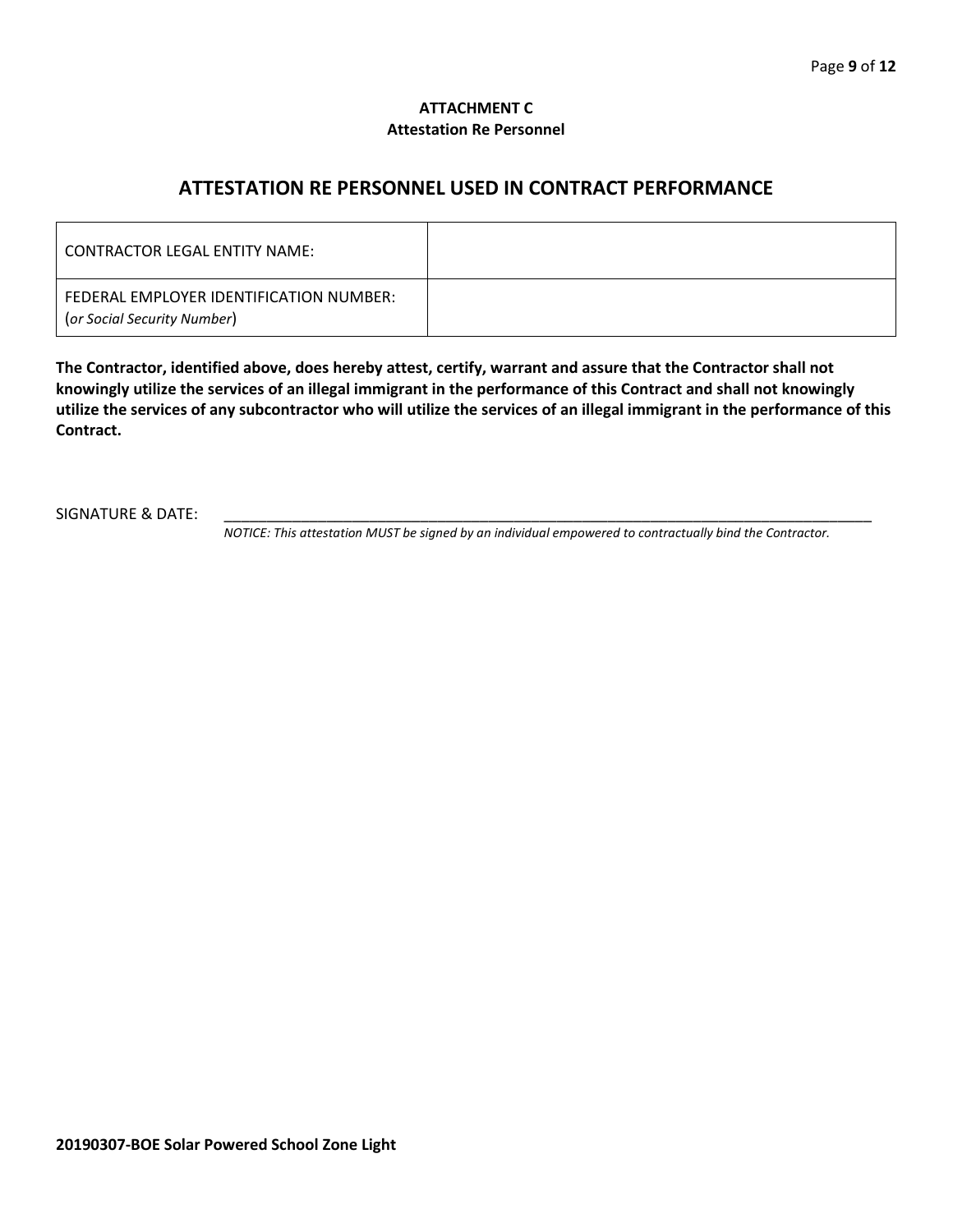## **ATTACHMENT D – Standard Terms & Conditions SUMNER COUNTY BOARD OF EDUCATION (SCS)**

#### **1. PREPARATION AND SUBMISSION OF BID.**

- **a.** Failure to examine any drawings**,** specifications, or instructions will be at the proposer's risk. Any deviation from the stated terms, conditions and specifications must be coordinated with and approved in writing by the SCS Purchasing Supervisor.
- **b.** ITB SUBMITTAL / SIGNATURE: Proposal shall give the full name and business address of the bidder. If the proposer is a corporation, the name shall be stated as it is in the corporate charter. Proposals must be signed in ink by the proposer's authorized agent. Unsigned proposals will be rejected. Proposals are to be sealed and the outside of the envelope is to reference the ITB number. The person signing the proposal must show their title, and if requested by SCS, must furnish satisfactory proof of his or her authority to bind his or her company in contract. Proposer understands that by submitting a proposal with an authorized signature, it shall constitute an offer to SCS. Proposals must be typewritten or in ink; otherwise they may not be considered. Purchase orders will be issued to the firm name appearing on the W9. Facsimile responses will not be considered.
- **c.** SCS is not responsible for any costs incurred by any vendor pursuant to the ITB. The vendor shall be responsible for all costs incurred in connection with the preparation and submission of its proposal.
- **d.** All proposers must be in compliance with T.C.A. § 62-6-119 at the time of proposal submission and provide evidence of compliance with the applicable provisions of the chapter before such proposal may be considered.
- **e.** Proposals are to be received in the location designated in the ITB no later than the specified date and time. Late submissions will NOT be opened or considered.
- **f.** No erasures permitted. Errors may be crossed out and corrections printed in ink or typewritten adjacent to error and must be initialed in ink by person signing the proposal.
- **g.** Specifications: Reference to available specifications shall be sufficient to make the terms of the specifications binding on the proposer. The use of the name of a manufacturer, or any special brand or make in describing an item does not restrict the proposer to that manufacturer or specific article, unless specifically stated. Comparable products of other manufacturers will be considered if proof of compatibility is contained in the proposal. Proposers are required to notify SCSs Purchasing Supervisor whenever specifications/procedures are not perceived to be fair and open. The articles on which the proposals are submitted must be equal or superior to that specified. Informative and Descriptive Literature: The proposer must show brand or trade names of the articles proposed, when applicable. It shall be the responsibility of the vendor, including vendors whose product is referenced, to furnish with the proposal such specifications, catalog pages, brochures or other data as will provide an adequate basis for determining the quality and functional capabilities of the product offered. Failure to provide this data may be considered valid justification for rejection of proposal.
- **h.** Samples: Samples of items when called for, must be furnished free of expense, and if not destroyed will, upon vendor's request within ten (10) days of proposal opening, be returned at the proposer's expense. Each sample must be labeled with the proposer's name, manufacturer's brand name and number, ITB number and item reference.
- **i.** Time of Performance: The number of calendar days in which delivery is to be made after receipt of order shall be stated in the proposal and may be a factor in making an award, price notwithstanding. If no delivery time is stated in the proposal, proposer agrees that delivery is to be made within two weeks (10 business days) of order.
- **j.** Transportation and delivery charges should be included in the price and be fully prepaid by the vendor to the destination specified in the ITB. Proposal prices shall include delivery of all items F.O.B. destination.
- **k.** New materials and supplies must be delivered unless otherwise specifically stated in the ITB.
- **l.** Alternate/multiple proposals will not be considered unless specifically called for in the ITB.
- **m.** Only proposals submitted on ITB forms furnished by SCS will be considered.
- **n.** By signing the ITB where indicated, the proposer agrees to strictly abide by all local, state and federal statutes and regulations. The proposer further certifies that this proposal is made without collusion or fraud.
- **o.** Error in Proposal. In case of error in the extension of prices in the proposal, the unit price will govern. Late submissions will NOT be opened or considered. Proposers are cautioned to verify their proposals before submission, as amendments received after the ITB deadline will not be considered. No proposal shall be altered, amended or withdrawn after opening. After proposal opening, a proposer may withdraw a proposal only when there is obvious clerical error such as a misplaced decimal point, or when enforcement of the proposal would impose unconscionable hardship due to an error in the proposal resulting in a quotation substantially below the other proposals received. Proposal withdrawals will be considered only upon written request of the proposer.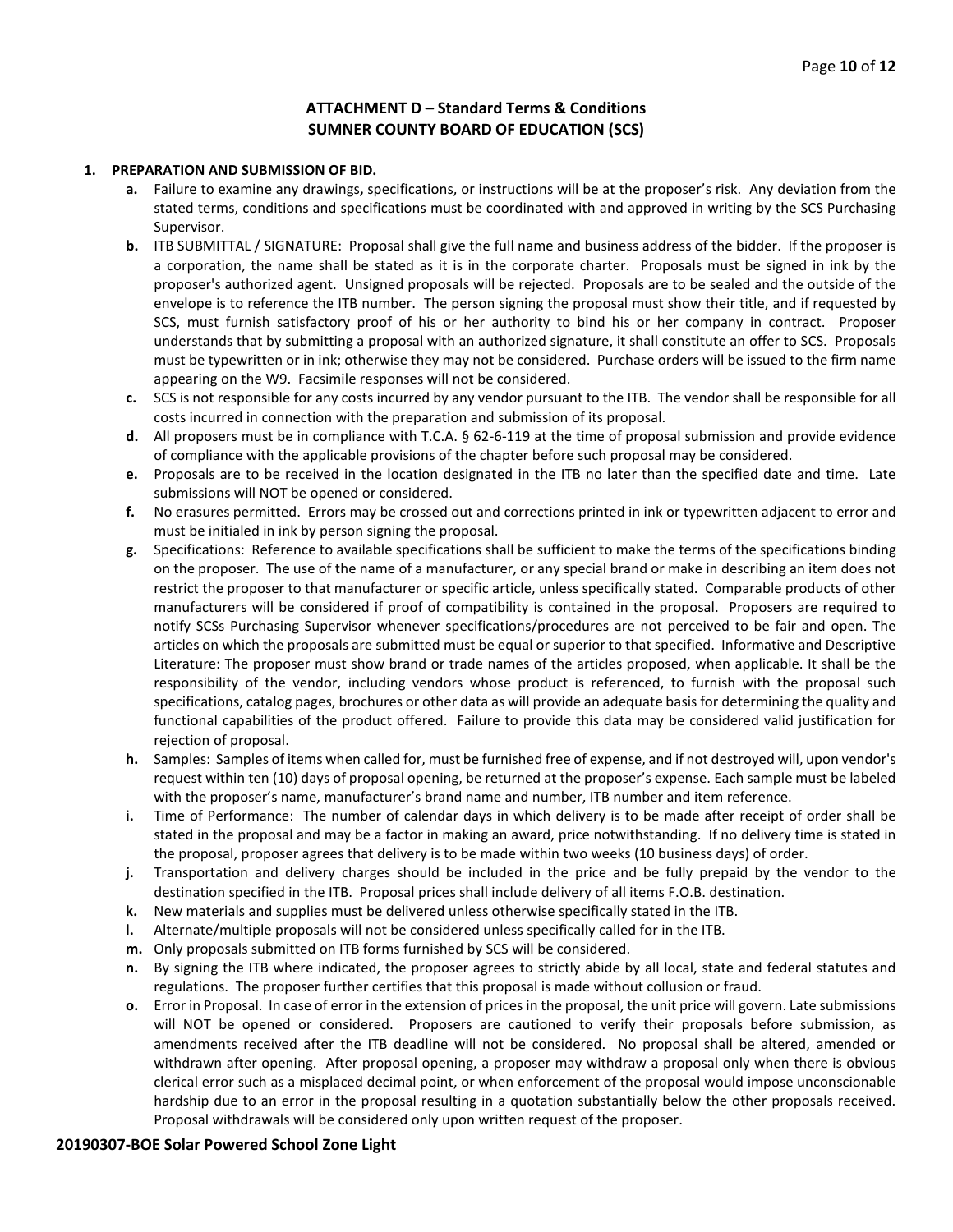- **2. OPEN RECORDS.** In order to comply with the provisions of the Tennessee Open Records Act, all proposals will be publicly opened and are subject to public inspection after the award upon written request. Proposers may be present at ITB opening. Summary information will be posted the SCS website, www.sumnerschools.org under the Invitation to Bid link.
- **3. ACCEPTANCE AND AWARD.** SCS reserves the right to reject any and all proposals and to waive any informality in proposals and, unless otherwise specified by the proposers to accept any item in the proposal. Action to reject all proposals shall be taken for unreasonably high prices, errors in the bid documents, cessation of need, unavailability of funds, or any other reason approved by SCS.
	- **a.** Contracts and purchases will be made with the lowest, responsive, responsible, qualified proposer. The quality of the articles to be supplied, their conformity with the specifications, their suitability to the requirements of the Institution, cash discount offered, and the delivery terms will be taken into consideration.
	- **b.** Any deviation from these stated terms, specifications and conditions must be coordinated with and approved in writing by the Purchasing Supervisor.
	- **c.** Prices quoted on the response (if any) are to be considered firm and binding until the said equipment, supplies or services are in the possession of SCS.
	- **d.** SCS reserves the right to order more or less than the quantity listed in the proposal.
	- **e.** If a proposal fails to state a time within which a proposal must be accepted, it is understood and agreed that SCS shall have ninety (90) days to accept.
	- **f.** No purchase or contract is authorized or valid until the issuance of a SCS purchase order in accordance with SCS policy. No SCS employee is authorized to purchase equipment, supplies or services prior to the issuance of such a purchase order.
	- **g.** The contract may not be assigned without written SCS consent.
	- **h.** If the appropriate space is marked on the ITB, other Institutions (such as State, Local and/or Public Agencies) may purchase off the contract during the same period as SCS.
	- **i.** The awarded proposer will be required to post a performance and payment bond in the amount of 25% of the contract price if it exceeds \$100,000 as stated by T.C.A. §12-4-201.
	- **j.** If the project cost is in excess of \$25,000 a performance bond must be secured by the requesting part in an amount equal to the market improvement value.
- **4. PAYMENT**. Payment terms must be specified in the proposal, including any discounts for early payment. Partial payments will not be approved unless justification for such payment can be shown. Terms will be NET 30 days. Payment will not be made until the conditions and specifications of the ITB are inspected and approved as conforming by persons appointed by SCS.
- **5. DEFAULT OF SELECTED VENDOR.** In case of vendor default, SCS may procure the articles or services from other sources and hold the defaulting vendor responsible for any resulting cost. If the awarded vendor violates any terms of their proposal, the contract, SCS policy or any law, they may be disqualified from submitting proposals for a period of two years for minor violations or longer for major violations. Proposals from disqualified bidders will not be accepted during the period of disqualification.
- **6. INSPECTION OF PURCHASES.** Articles received which are not equivalent will not be accepted and will be picked up by the vendor or returned to vendor, shipping charges collect. SCS shall have a reasonable period in which to inspect and accept or reject materials without liability. If necessity requires SCS to use nonconforming materials, an appropriate reduction in payment may be made.
- **7. TAXES.** SCS is tax exempt; do not include taxes in quotation. Vendors making improvements or additions to or performing repair work on real property for SCS are liable for any applicable sales or use tax on tangible personal property used in connection with the contract or furnished to vendors by the state for use under the contract.
- **8. NONDISCRIMINATION.** SCS is an equal opportunity employer. SCS and bidder agree to comply with Titles VI and VII of the Civil Rights Act of 1964, Title IX of the Education Amendments of 1972, Section 504 of the Rehabilitation Act of 1973, Executive Order 11,246, the Americans with Disabilities Act of 1990 and the related regulations to each. Each party assures that it will not discriminate against any individual including, but not limited to employees or applicants for employment and/or students, because of race, religion, creed, color, sex, age, disability, veteran status or national origin. In the event that any claims should arise with regards to violations of any such local, state or federal law, statues, rule or regulations, the vendor will indemnify and hold SCS harmless for any damages, including court costs or attorney fees, which might be incurred.